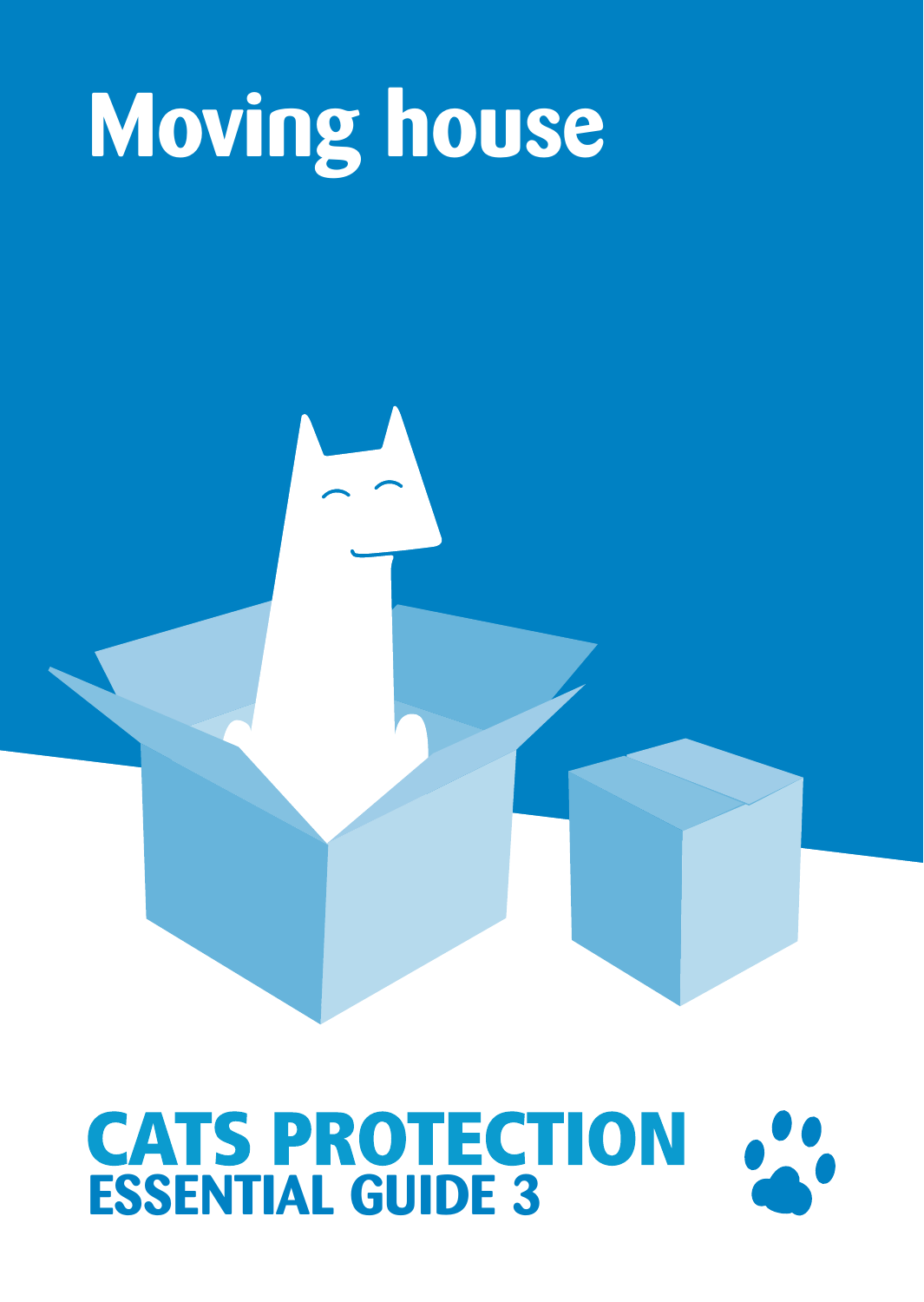## **On the move**

Moving house can be a big deal for cats – much of their feeling of security and ability to relax comes from being surrounded by the familiar sights, sounds and scents of their own territory. It is also very stressful for humans too, so some thought and careful planning will ensure it's a smooth move for everyone.

## **Planning ahead**

There are two options for moving day: booking your cat into a cattery or taking them with you as you move. Which one you choose depends on your own personal preference and your cat's character, as every cat is different.

#### **Booking your cat into a boarding cattery**

If you book your cat into a boarding cattery for a few days, you won't have to worry about them while you move. This may be the easiest solution for both of you, but you will need to organise it well in advance and make sure your cat's vaccinations are up to date prior to moving.

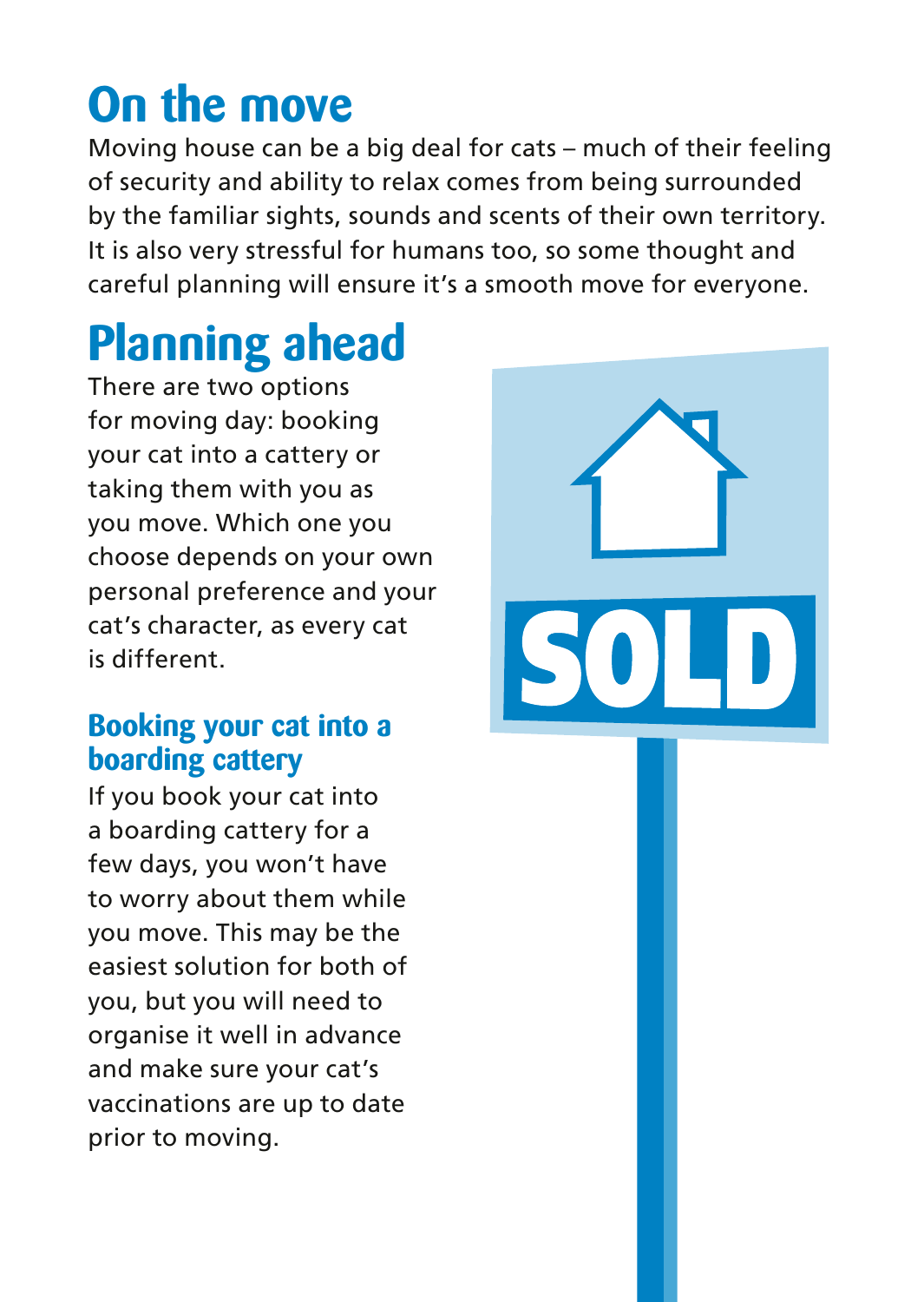#### **Keeping your cat with you**

This option requires a bit more planning. What follows is just a guide and, as everyone's circumstances are different, you may need to alter parts of it to fit your own situation and your cat's character.

First, allocate a room in your home that can be cleared of furniture a week or two before the move. At the same time, decide on a room in the new home where you can put your cat when you get there. Ideally, both rooms should be out of the way so your cat can be left undisturbed for as much of the move as possible.

About a week before the big day, start getting your cat used to 'their' room. Pop an additional sleeping place, litter tray, cat carrier and blanket in there. You could begin feeding them here too so they become really familiar with their 'safe place'. On the evening before the move, move their scratching post, toys and water bowl into the room and shut them in to make sure they don't go missing. If you have more than one cat, make sure they have separate resources if possible, to help prevent further stress or any toileting accidents. If you know your cats don't enjoy each other's company, it may be better to give them separate 'safe rooms'. You could also use a synthetic form of facial pheromones, which are available from your vet. Feliway is available as a plug in diffuser or a spray. The scent helps to create a reassuring environment and may help to reduce stress.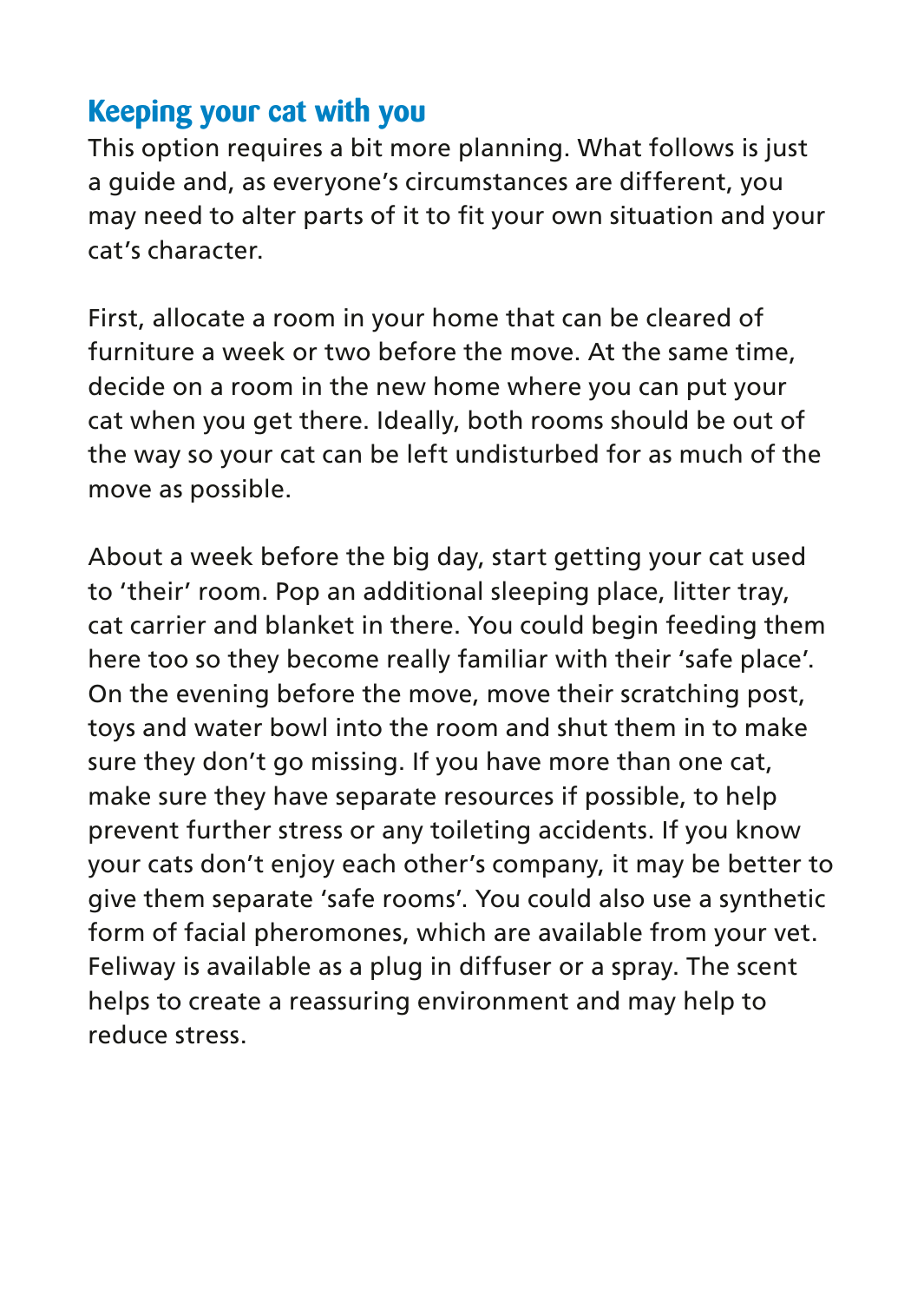### **Moving day**

If you are taking your cat to a cattery, do this the day before if possible, so they are away from all the commotion.

If they are staying at home, keep them in their room, feed them a small meal, make sure they have fresh water, clean the litter tray and shut the door. Once you are ready to leave, you can put them into their carrier and load them into the car along with all of their belongings. Your cat may be less anxious if the carrier is sprayed with the synthetic facial pheromones a few minutes before placing your cat in the carrier. If they are prone to travel sickness it is worth withholding food for three to four hours before the journey.

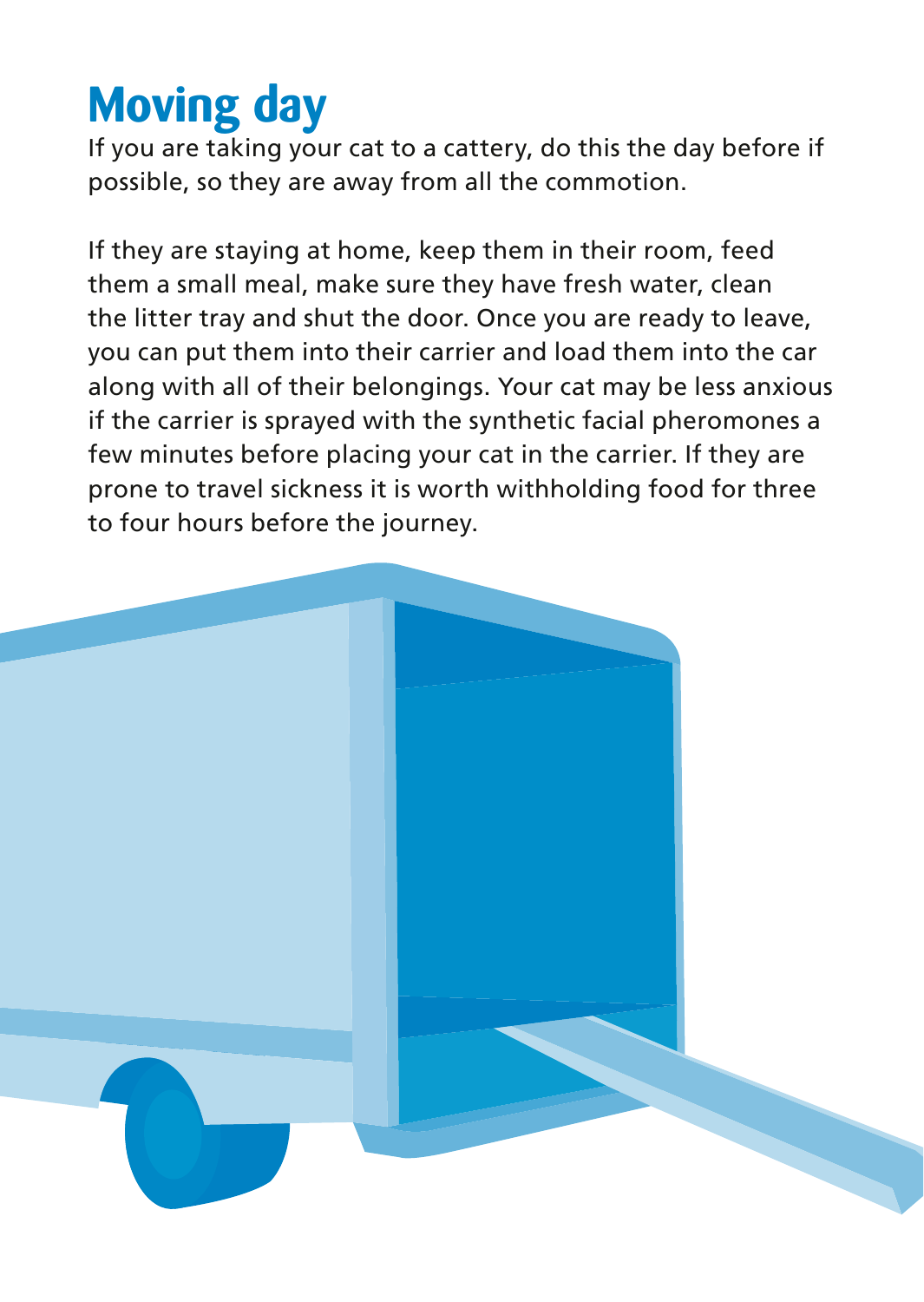Once you have arrived at your new home, take them to their secure room with all their familiar bits and pieces. You might also like to give them something that smells of you, like an unwashed item of clothing, to help them settle. Provide them with something to eat, a box or something to hide in and make sure they have a litter tray. Then close the door and leave your cat alone for a while – tell the removal staff and the rest of the family which room your cat is in so they don't disturb them or accidently let them out. You may also want to tack a sign on the door.

#### **A helping hand**

**Talk to your vet about artificial pheromone products such as Feliway. When cats rub their faces around furniture, corners or doorways they are making themselves feel secure by marking their home territory. Artificial pheromone sprays and diffusers are available that mimic the scent from a cat's facial glands, helping cats to feel more secure. You can get these artificial pheromones from the vet and use them in your cat's new room to help them settle in. Alternatively, you can take a clean, unused cloth and wipe it around your cat's face to pick up their own scents and then wipe this around the furniture at cat height.** 

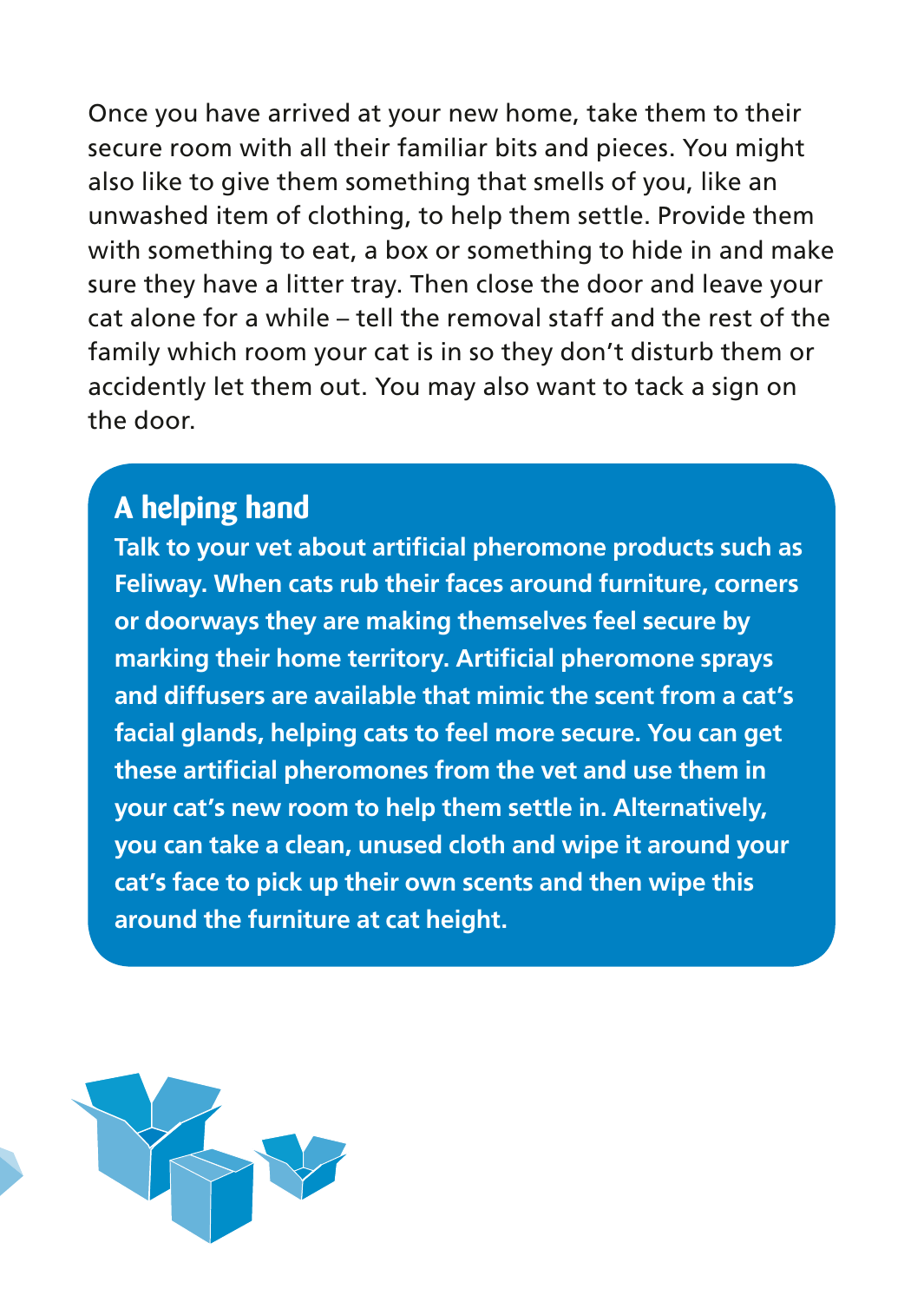## **Settling in**

It is a good idea to keep your cat in their new room for a few days; it can be overwhelming to have access to the whole of the house straight away. Most cats will let you know when they are ready to venture further and it very much depends on your cat's individual character. However, when you let them see the rest of the house, make sure that all doors, windows and cat flaps are closed – they're not ready for the outside world yet! Make sure they always have access to their 'safe room' in case they feel the need to retreat.

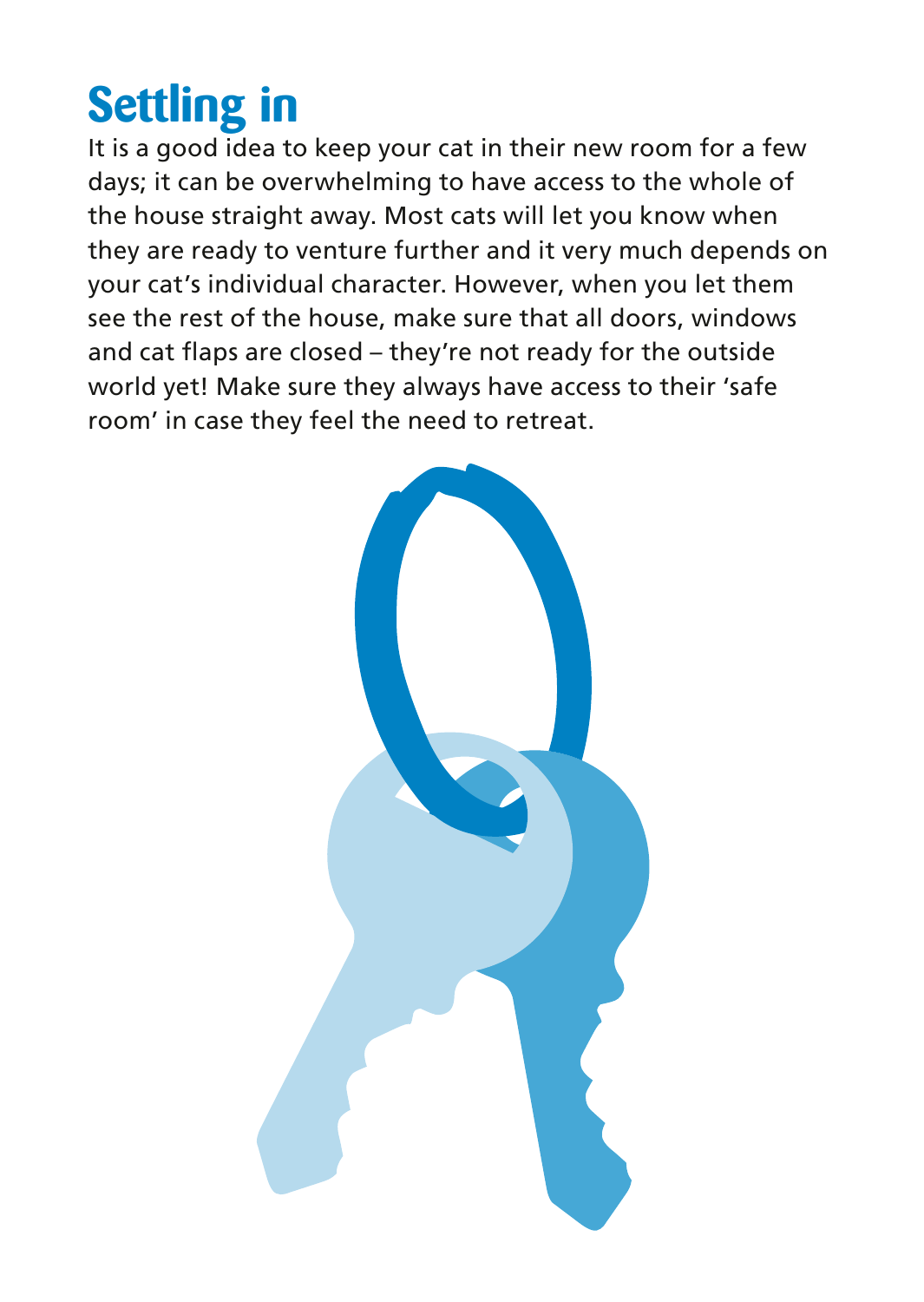## **Going outside**

It's important that your cat feels relaxed and secure in their new house before exploring the great outdoors. Some cats go missing shortly after moving house because owners have let their cats go outside too soon. These cats sometimes find their way back to their old houses. Cats should be kept indoors for at least three weeks to allow them time to regard the new house as a secure place and to build up a scent profile to help them find their way back.

When you do let them out:

- **•** do it just before a mealtime when they are hungry so you can call them back with their favourite food
- **•** open the door and step outside encouraging your cat to go with you
- **•** don't pick them up let them make the decision to go outside themselves
- **•** leave the door open so they can run back into the house if they feel insecure
- **•** only let them out for short periods at first you can gradually build up the time they are out until you are confident they can come and go as they please

Before letting your cat out, make sure they are microchipped so if they wander off they can be traced easily. If they are already microchipped, don't forget to change your address details on the central database when you move.

Also, don't forget to register with a new vet, who is likely to request your cat's veterinary history from your previous practice. If your cat has existing health issues, you may wish to organise this before you move. For further details, see our *Veterinary Guide: You and your vet*.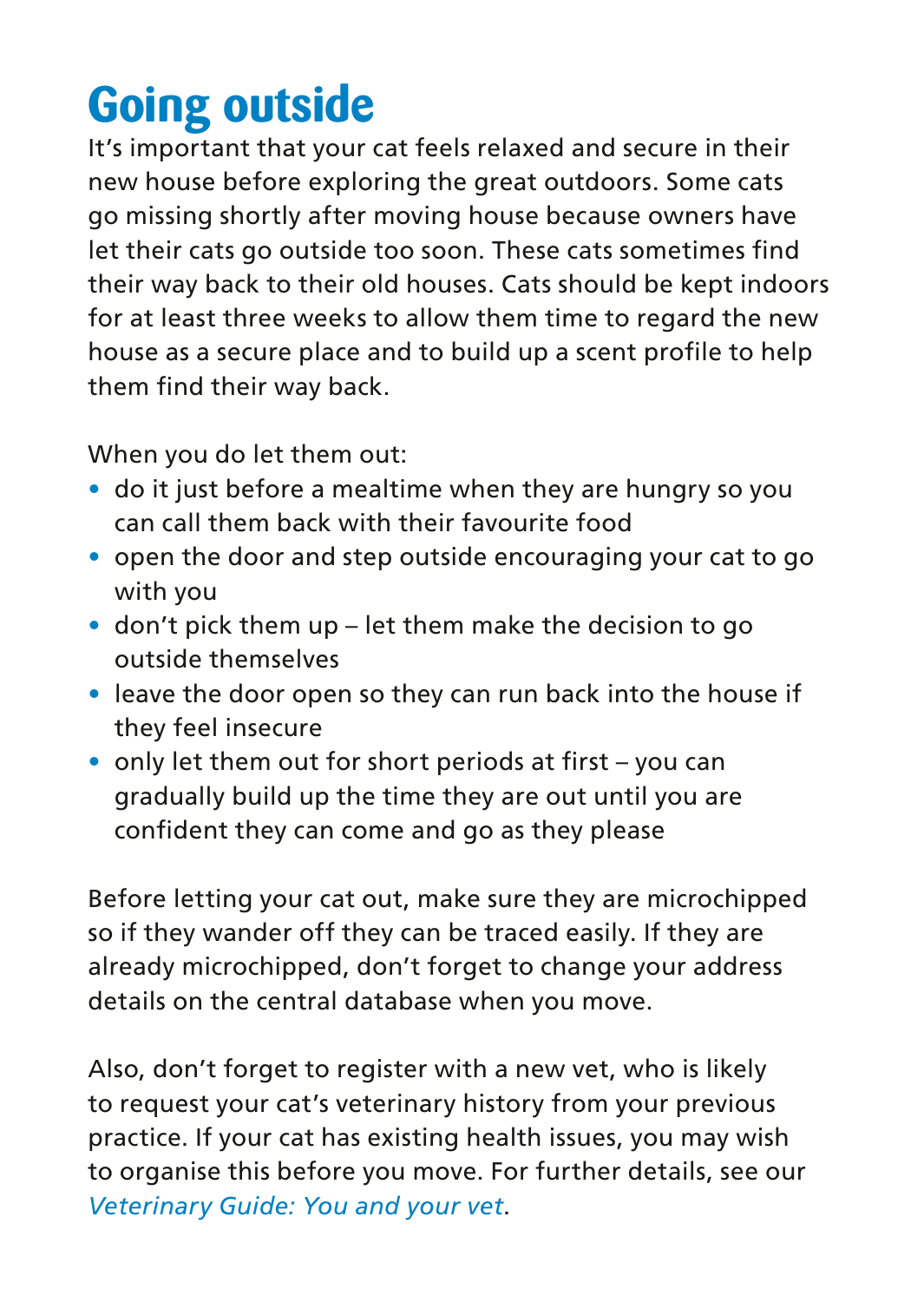#### **Foreign travel and bringing cats to the UK**

It is currently illegal to bring a cat to the UK from any country overseas without it either going through quarantine or being imported via the Pet Travel Scheme (PETS).

PETS allows pet dogs, cats and ferrets entry to the UK from a number of specified countries without the need for quarantine. Animals entering the UK without a valid pet passport must spend time in quarantine on arrival, until they have complied with the requirement of PETS.

The process of applying for a pet passport depends on the country the cat will be travelling from. Check the government website www.gov.uk or contact Defra on 0370 241 1710 for concise details. All cats must first be microchipped, then vaccinated against rabies and a blood test may be required. There is then a waiting period of weeks to months before the cat is allowed to travel to the UK.

There are specific routes pets must take, whether via air, sea or rail, with approved transport carriers and there are restrictions on the number of pets that may travel.

In the event of a problem with any part of the procedure, the cat may have to go into quarantine pending resolution, so owners should be prepared for further expense.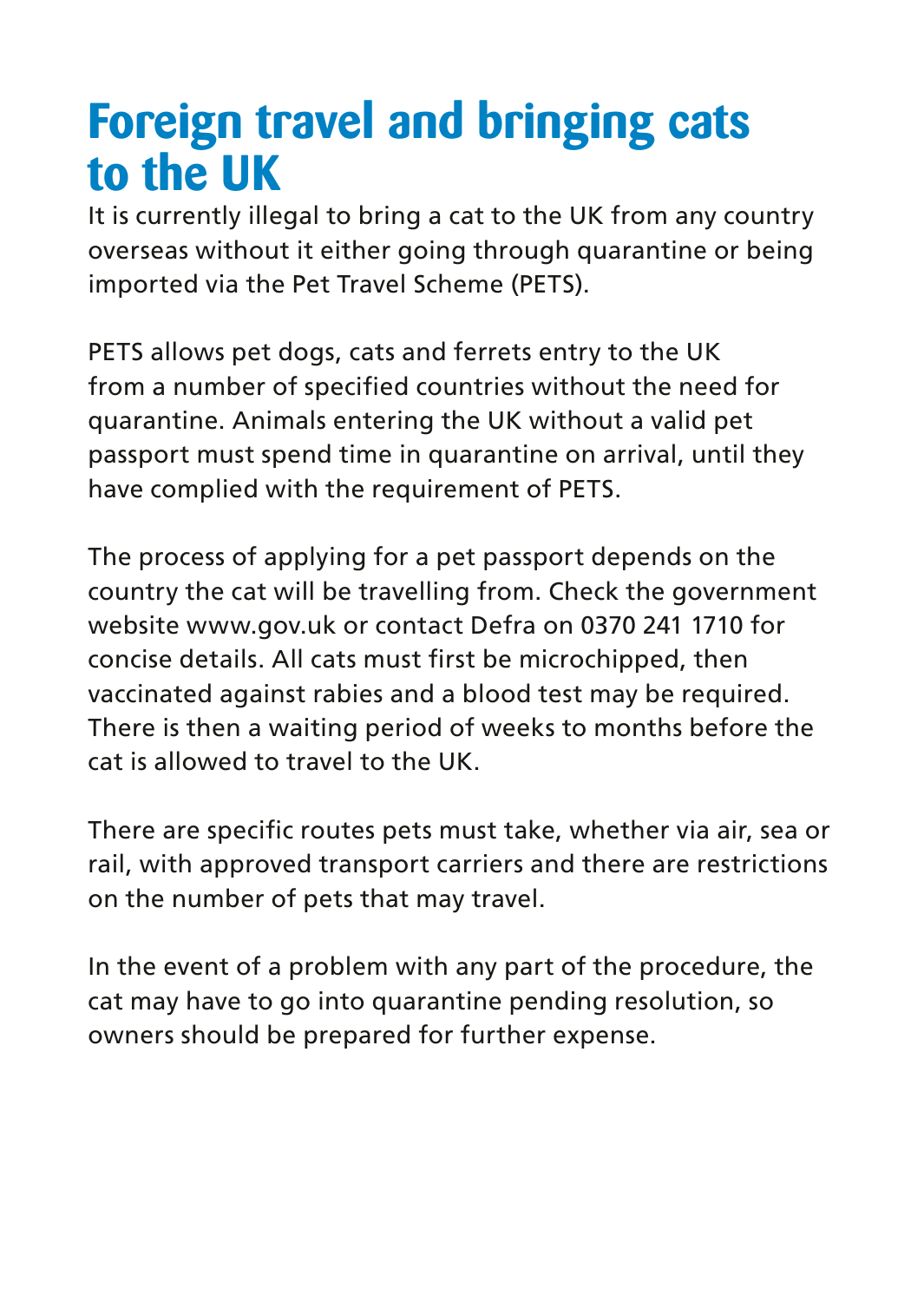If you are travelling abroad with your cat, as well as fulfilling all the correct requirements for re-entering the UK, remember that you need to fulfil the entry requirements of the country you are visiting. Again, www.gov.uk is the best source of current information.

Before considering a pet passport for your cat, particularly for short-term holidays, think carefully about your cat's health and behaviour and whether the travel, change of environment, change of climate and potential exposure to exotic diseases will cause your cat unnecessary stress. You may want to consider alternative options, such as a boarding cattery temporarily, or possibly even rehoming your cat. Speak with your vet for advice on your particular cat.

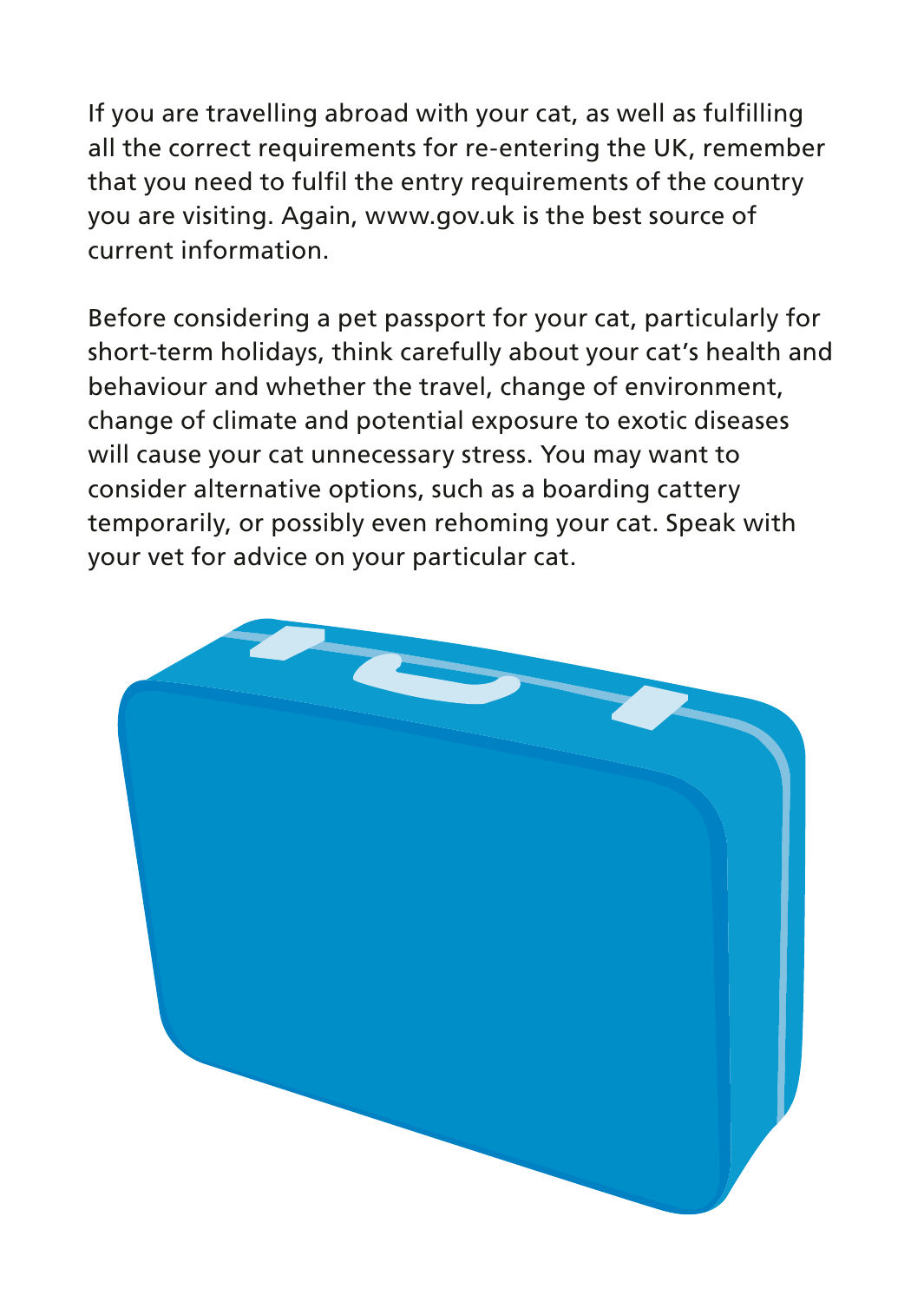## **Foreign microchips**

Whether moving one mile or 10,000 it is vital to update the details stored on your microchip with contact details for the country you are in. In the UK you can do this by contacting Petlog – on 0844 4633 999 or via www.petlog.org.uk – or Anibase – on 01904 487 600 or via www.anibase.com – **simply putting your cat through the pet travel scheme or quarantine does not automatically update your records, so it is important that you remember to do this.** Your cat may face a further period in quarantine or even euthanasia by the authorities if they become lost, you cannot be traced and their legal entry to the UK cannot be ascertained. For your own records also, keep your cat's unique microchip number safe.

For more information see Cats Protection's *Essential Guides: Keeping your cat safe* and *Microchipping*.

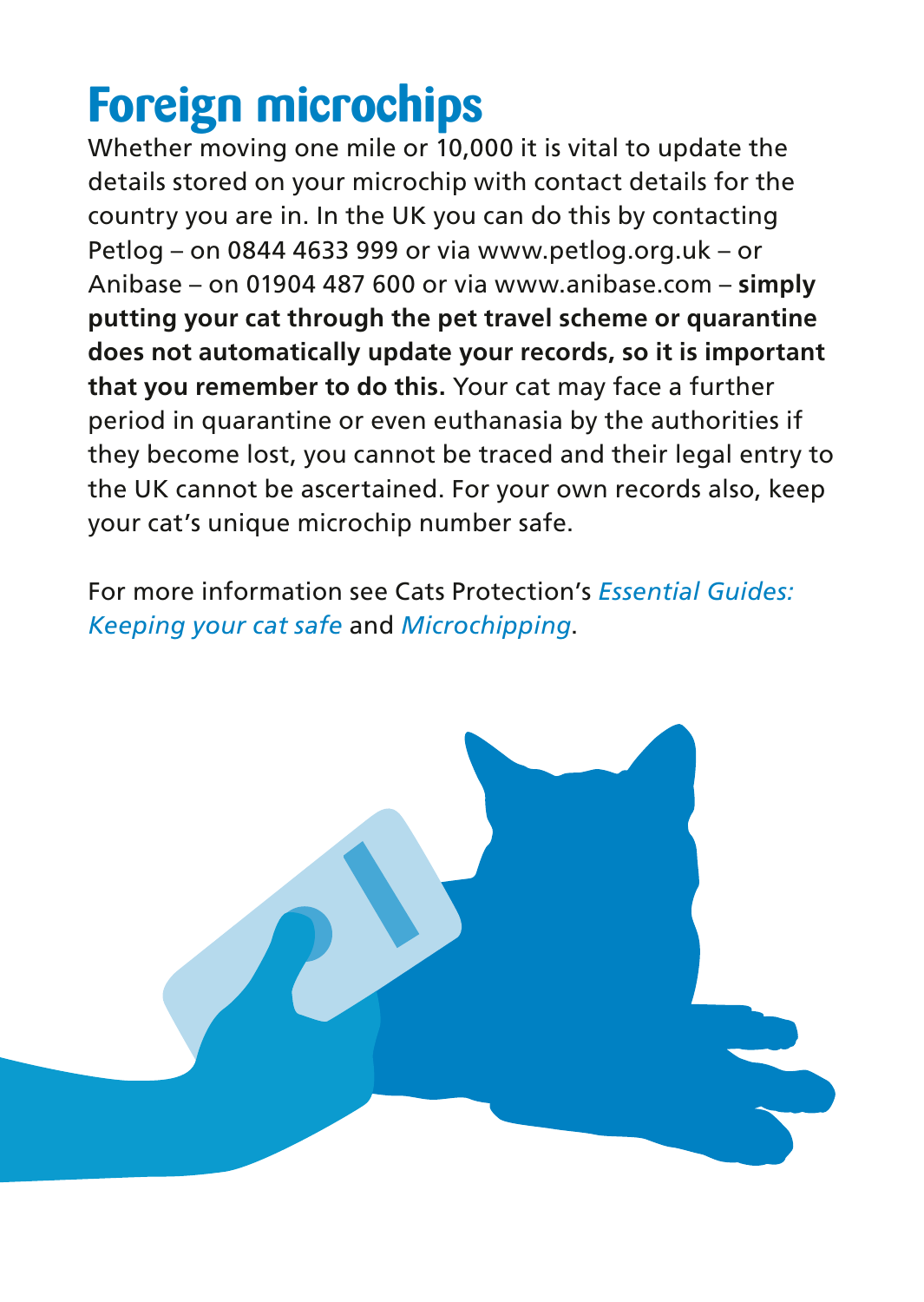#### **Veterinary care**

The veterinary care recommendations in the country you move to may differ from those in the country you have moved from and may depend on the way cats are cared for in those countries and the presence and rate of different diseases seen. For example, vaccination and worming protocols may differ, as may the licensed treatments available. It is important to find yourself a vet in your local area.



In the UK, the Find a Vet website page on www.rcvs.org.uk lists

your nearest veterinary surgeries that are registered with the Royal College of Veterinary Surgeons by postcode.

It would also be advisable to consider taking out pet insurance and checking whether the policy will offer your cat cover if they are out of their normal country of residence.

#### **Learn more about your cat online!**

**Take a look at our free interactive tool to help you understand cats' origins and their behaviour within our homes. http://learnonline.cats.org.uk/content/ufo**